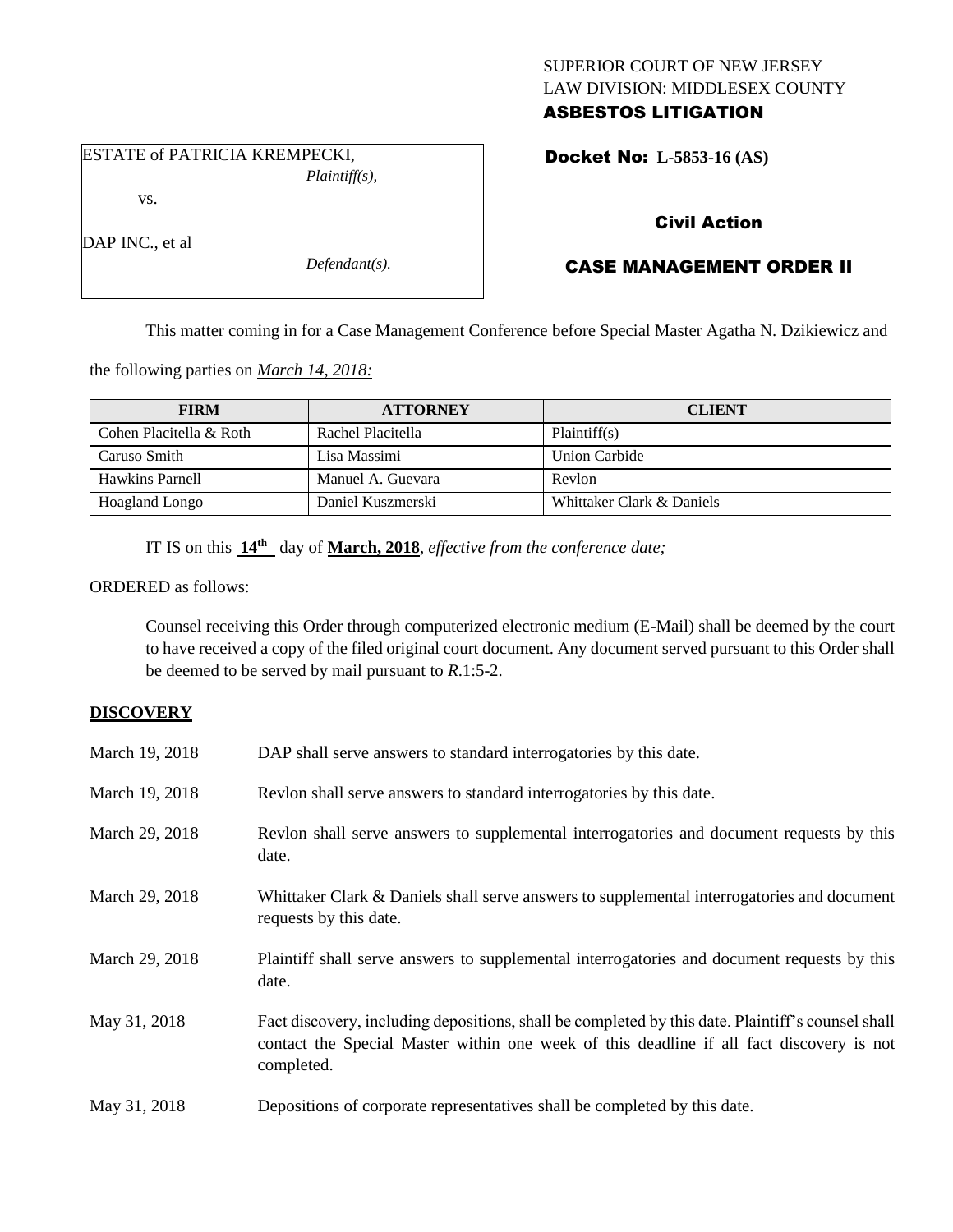#### **EARLY SETTLEMENT**

July 20, 2018 Settlement demands shall be served on all counsel and the Special Master by this date.

#### **SUMMARY JUDGMENT MOTION PRACTICE**

| July 20, 2018   | Plaintiff's counsel shall advise, in writing, of intent not to oppose motions by this date. |
|-----------------|---------------------------------------------------------------------------------------------|
| August 3, 2018  | Summary judgment motions shall be filed no later than this date.                            |
| August 31, 2018 | Last return date for summary judgment motions.                                              |

#### **MEDICAL DEFENSE**

June 29, 2018 Plaintiff shall serve medical expert reports by this date.

October 12, 2018 Defendants shall identify its medical experts and serve medical reports, if any, by this date. In addition, defendants shall notify plaintiff's counsel (as well as all counsel of record) of a joinder in an expert medical defense by this date.

#### **LIABILITY EXPERT REPORTS**

| June 29, 2018 | Plaintiff shall identify its liability experts and serve liability expert reports or a certified expert |
|---------------|---------------------------------------------------------------------------------------------------------|
|               | statement by this date or waive any opportunity to rely on liability expert testimony.                  |

October 12, 2018 Defendants shall identify its liability experts and serve liability expert reports, if any, by this date or waive any opportunity to rely on liability expert testimony.

#### **ECONOMIST EXPERT REPORTS**

- June 29, 2018 Plaintiff shall identify its expert economists and serve expert economist report(s), if any, by this date or waive any opportunity to rely on economic expert testimony.
- October 12, 2018 Defendants shall identify its expert economists and serve expert economist report(s), if any, by this date or waive any opportunity to rely on economic expert testimony.

#### **EXPERT DEPOSITIONS**

November 2, 2018 Expert depositions shall be completed by this date. To the extent that plaintiff and defendant generic experts have been deposed before, the parties seeking that deposition in this case must file an application before the Special Master and demonstrate the necessity for that deposition. To the extent possible, documents requested in a deposition notice directed to an expert shall be produced three days in advance of the expert deposition. The expert shall not be required to produce documents that are readily accessible in the public domain.

### **PRE-TRIAL AND TRIAL**

- August 2, 2018 The settlement conference previously scheduled on this date is **cancelled**.
- November 2, 2018 @ 10:00am Settlement conference. All defense counsel shall appear with authority to negotiate settlement and have a representative authorized to negotiate settlement available by

 $\_$  ,  $\_$  ,  $\_$  ,  $\_$  ,  $\_$  ,  $\_$  ,  $\_$  ,  $\_$  ,  $\_$  ,  $\_$  ,  $\_$  ,  $\_$  ,  $\_$  ,  $\_$  ,  $\_$  ,  $\_$  ,  $\_$  ,  $\_$  ,  $\_$  ,  $\_$  ,  $\_$  ,  $\_$  ,  $\_$  ,  $\_$  ,  $\_$  ,  $\_$  ,  $\_$  ,  $\_$  ,  $\_$  ,  $\_$  ,  $\_$  ,  $\_$  ,  $\_$  ,  $\_$  ,  $\_$  ,  $\_$  ,  $\_$  ,